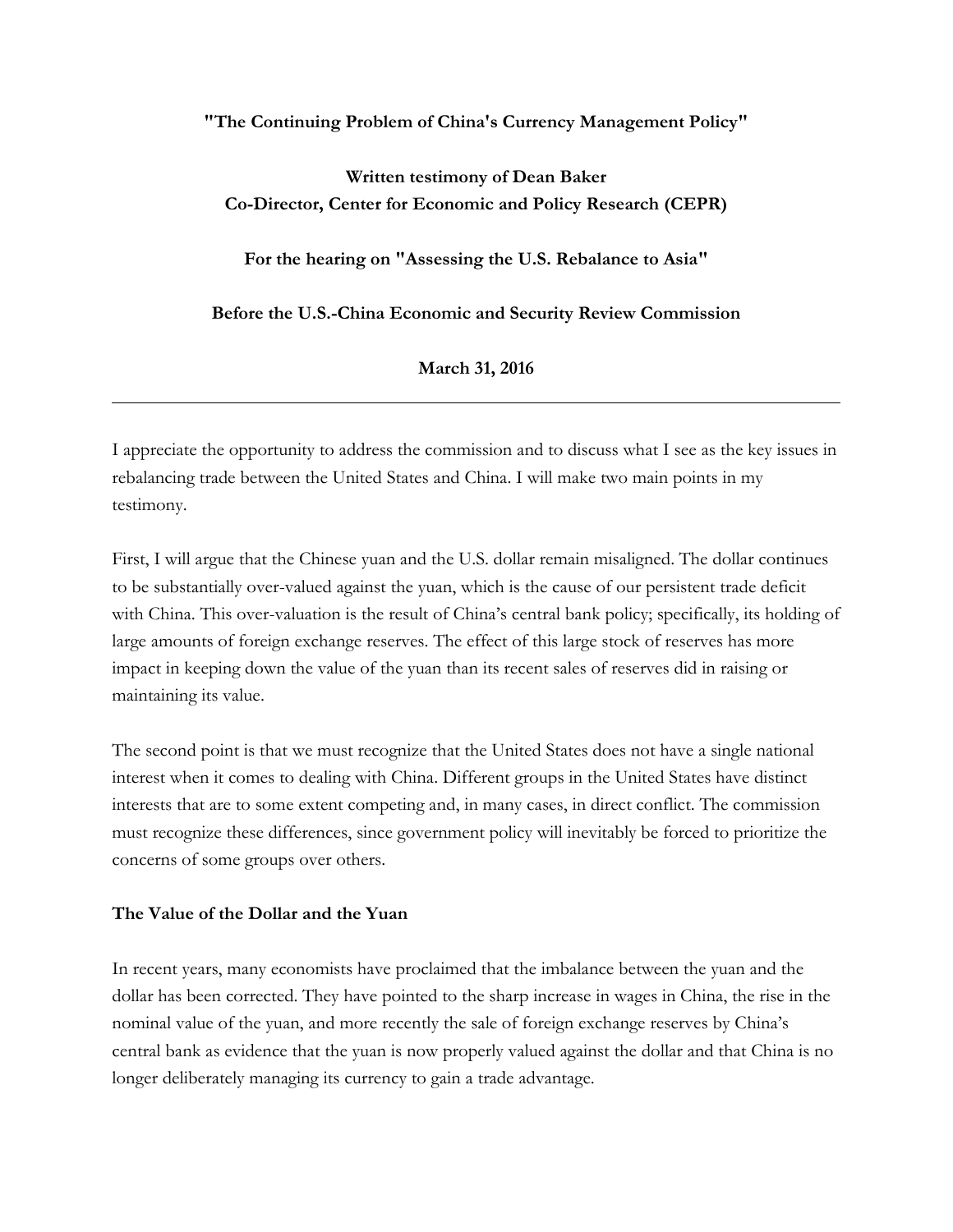There are some basic facts that suggest the opposite. First, as a general proposition we would expect that a relatively fast growing developing country like China would be far more likely to run a trade deficit than a relatively slow growing rich country like the United States. While everyone recognizes that China's economy is slowing, even in the most pessimistic scenarios it is expected to see growth of more than 5.0 percent in the near-term future. This compares to projected growth of just over 2.0 percent for the United States.

The difference in growth rates should translate into differences in returns to investment. In other words, we expect that the average return on capital invested in a country with a 5.0 percent growth rate will be greater than the return on an investment in a country with a 2.0 percent growth rate. For this reason, we would expect that capital would be flowing from the United States and other wealthy countries to China, not in the opposite direction as is now the case.

Of course China does not allow for the free flow of capital, with restrictions in both directions, so we can't know for sure what the flows would look like in the absence of government intervention, but the fact that they are strongly in the opposite direction of what is predicted in economic theory should provide grounds for suspicion.

But the more immediate issue is whether the government is still acting to depress the value of the yuan against the dollar. Here, the focus exclusively on flows is misleading. China had accumulated a massive amount of foreign reserves over the last two decades. While it has sold off some of these reserves in the last year, it still holds more than \$3.2 trillion in foreign exchange reserves.<sup>1</sup> This is far more than the amount that would conventionally be held in reserve to cover any unexpected drops in imports or surges in exports.

The standard rule of thumb is that reserve holdings should be equal to six months of imports. In China's case, this rule would imply that it should hold reserves of roughly \$1 trillion — \$2.2 trillion less than its current holdings of foreign exchange reserves. In fact, this rule of thumb likely exaggerates the amount of reserves that China realistically needs to hold for precautionary purposes. As a large country with a diverse range of exports to a large group of buyers, there is little risk of a precipitous fall in its exports due to a crisis in a major trading partner or a glut of a particular product. Furthermore, a large portion of China's imports are intermediate goods that are used in the

 $\overline{a}$ 1 Trading Economics. 2016. "China Foreign Exchange Reserves 1980-2016." [http://www.tradingeconomics.com/china/foreign](http://www.tradingeconomics.com/china/foreign-exchange-reserves)[exchange-reserves](http://www.tradingeconomics.com/china/foreign-exchange-reserves) (accessed March 21, 2016).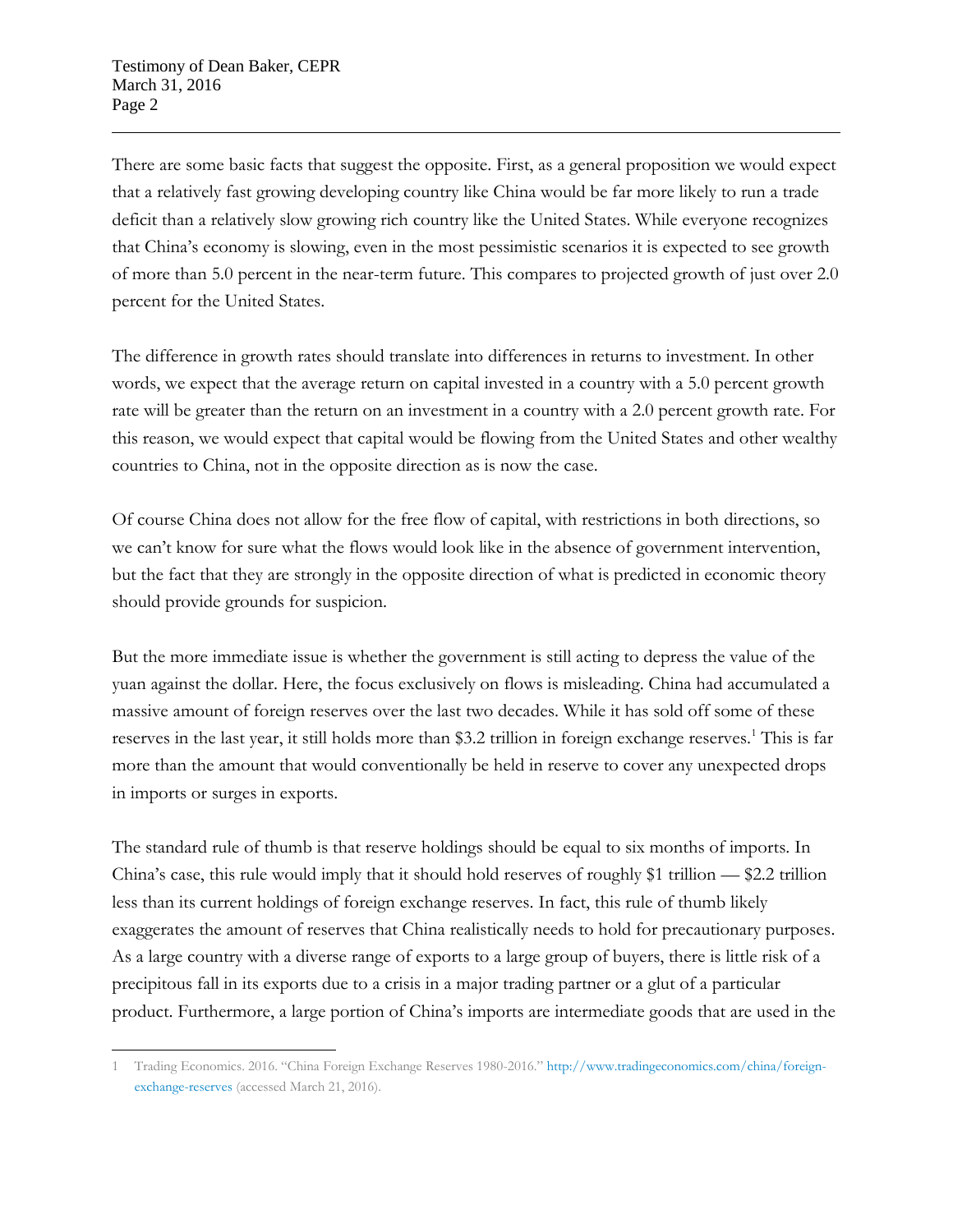production of exports. If exports of manufactured goods fell for some reason, the imports of these intermediate goods would fall as well, reducing the country's need for foreign exchange.

For these reasons, the rule of thumb that reserves should be equal to six months of imports likely overstates China's true need for foreign exchange, but even if this figure is accepted at face value it still implies that the country holds \$2.2 trillion in reserves in excess of what is needed for normal purposes. This is a massive stock of foreign reserves that is pulled off world markets, with the supply of yuan considerably greater than it would be if China's central bank had not acquired these reserves.

The excessive stockpile of reserves that China's central bank holds would be expected to drive up the value of the currencies it holds relative to the counterfactual where private parties had to hold these reserves and implicitly there were fewer yuan in circulation. This conclusion would follow directly from an application of James Tobin's portfolio balance theory.<sup>2</sup> With fewer dollars in circulation in the world and more yuan, investors are willing to pay more for the stock of dollars available to hold and less for the stock of yuan than if the central bank had not intervened.

This is the same logic that applies to the Federal Reserve Board's quantitative easing program, now that it is no longer actively purchasing new assets. While the decision to buy assets during the period of accumulation almost certainly helped to drive down long-term interest rates, the fact that the Fed now holds in excess of \$3 trillion in assets continues to put downward pressure on long-term interest rates compared to a scenario in which private investors had to hold these assets. By putting more money into circulation and reducing the stock of longer-term assets available to the public, the Fed has raised the price of long-term assets, thereby reducing interest rates.<sup>3</sup>

The Fed's actions can still on net be holding interest rates down, even as it makes a decision to raise the federal funds rate, as it did in December. This is analogous to the decision of China's central bank to sell some of its reserves last year in an effort to support the value of the yuan. While that decision raised the value of the yuan compared to what it would have otherwise been, this does not

 $\overline{\phantom{a}}$ 2 Tobin, James. 1969. "A General Equilibrium Approach To Monetary Theory." *Journal of Money, Credit and Banking*, Vol. 1, No. 1, pp. 15–29[. http://www.deu.edu.tr/userweb/yesim.kustepeli/dosyalar/tobin1969.pdf.](http://www.deu.edu.tr/userweb/yesim.kustepeli/dosyalar/tobin1969.pdf)

<sup>3</sup> Just to be clear, the argument is that by holding this large stock of assets the Fed is putting downward pressure on long-term interest rates. This is an implicit comparison of two different stock positions. One in which it had the same federal funds rate, but did not have a stock of more than \$3 trillion of assets, compared with the situation where is does hold this stock of \$3 trillion in assets. Of course if it were to start selling assets, the Fed would be putting downward pressure on interest rates compared to its current position.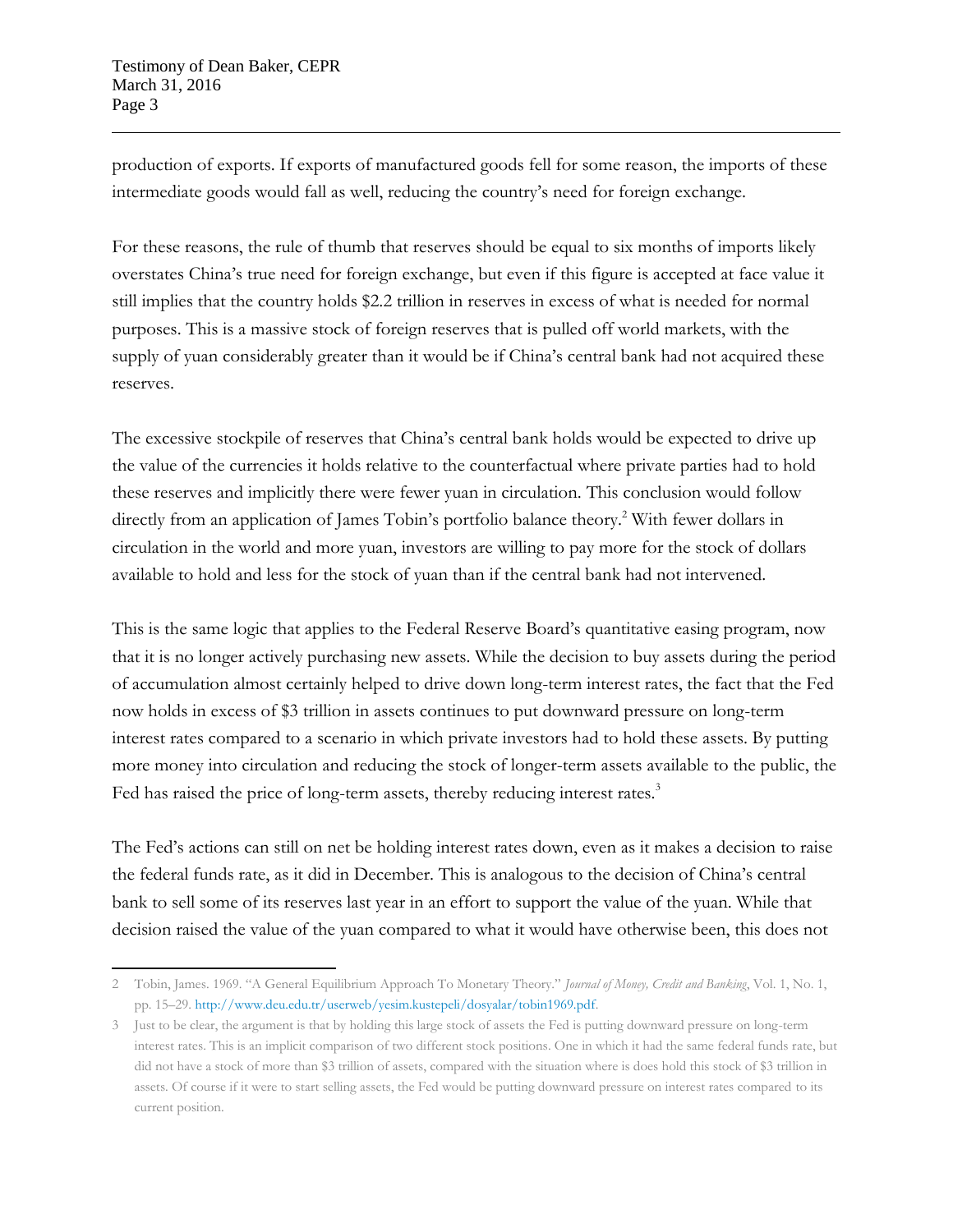mean that China's central bank is on net acting to hold up the value of the yuan. The impact of its huge reserve holdings means that the net effect of the central bank's intervention is holding down the value of the yuan.

It is difficult to quantify the impact of the central bank's holdings since there are extensive restrictions on the flow of capital in both directions. In recent months there have been numerous reports of individuals in China who are desperately trying to reduce their holdings of yuan in order to get a currency they view as safer, or at least to diversify their asset holdings. While legal barriers reduce the size of this outflow, legal barriers also hold down the size of the potential inflow of capital from other countries. Undoubtedly, many more foreign investors would opt to invest a portion of their wealth in China if this could be done more easily, especially if they knew they could change their yuan back into other currencies without restrictions. However, a system where China has a freely floating currency implies a qualitatively different economic environment than what exists today. So it is not clear that it would be an appropriate counterfactual for determining a market exchange rate.

Even if there is no simple way to quantify the size of the effect of the central bank's holdings of excessive amounts of foreign reserves, since there is not a well-defined counterfactual, it is relatively straightforward that the value of the dollar is higher and the yuan is lower as a result. Under fairly general conditions, fewer dollars on world markets and more yuan in circulation, will translate into a higher valued dollar and lower valued yuan.

If it is the case that China is still propping up the dollar against the yuan through its policy of holding excessive amounts of reserves, it is certainly reasonable policy for the United States to demand that China allow the dollar to fall by reducing its stock of reserve holdings. The resulting decline in the dollar will make U.S. made goods and services more competitive in the world economy, thereby reducing the size of the trade deficit.

This doesn't mean that the United States should expect an immediate correction in currency values. China is clearly experiencing a difficult transition process which is the main priority of the country's leadership. They are not likely to accept demands for an appreciation of the yuan which will make this transition even more difficult. However, it would make sense to press for a timetable under which the central bank gradually reduces its holdings of foreign reserves, allowing the yuan to rise to a level more consistent market forces.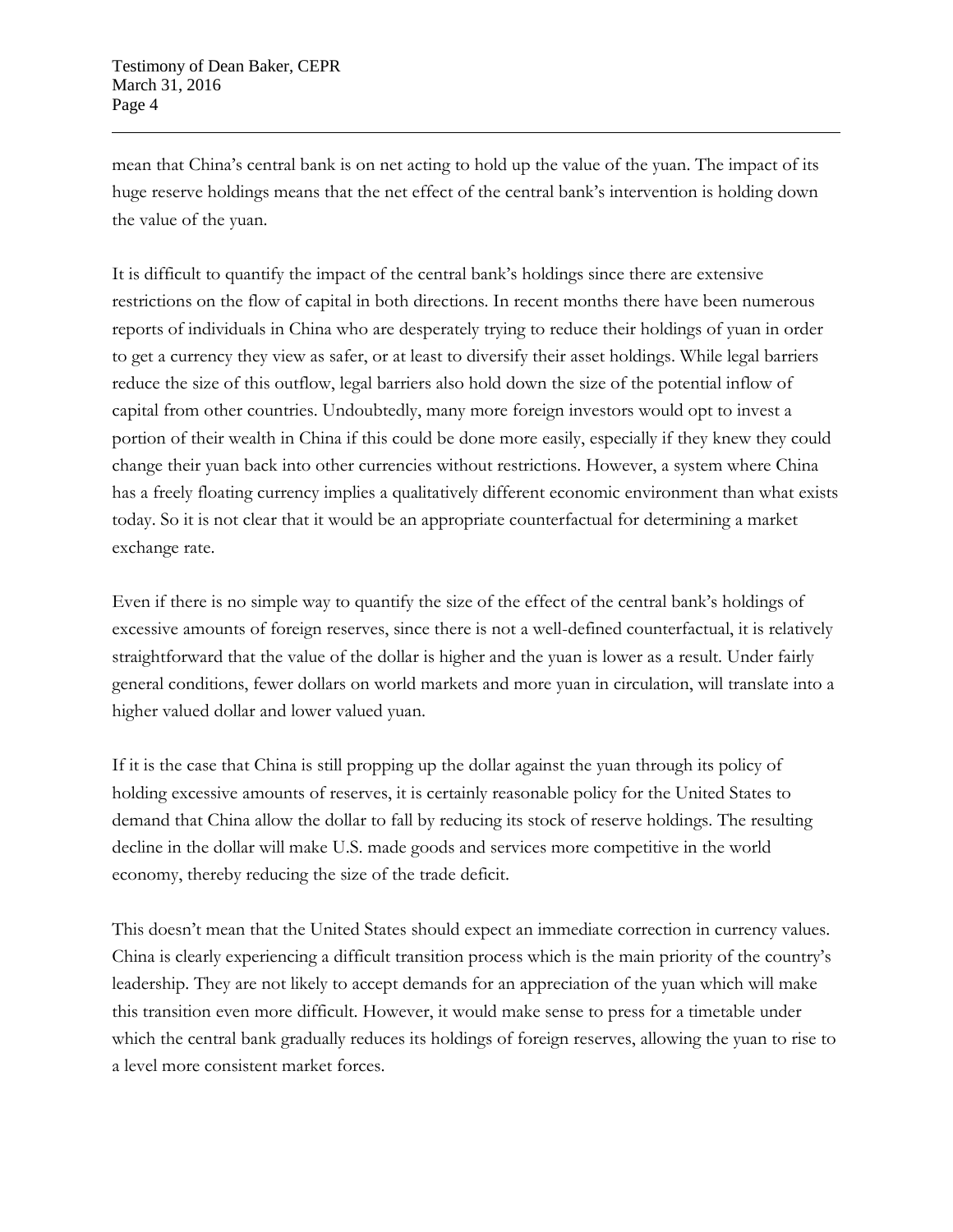### **Conflicting U.S. Interests in China**

The discussion in the prior section implicitly assumed that there is a general interest in the United States in seeing a higher valued yuan and more nearly balanced trade with China. This is not true. Much of the workforce would benefit from a smaller trade deficit and the increased employment that would result, especially workers without college degrees who have been the big losers as result of the trade deficit.<sup>4</sup> This would mean not only more jobs, but higher pay for less-educated workers more generally, as the increased demand for their labor would put upward pressure on their wages. However, there are important interest groups who would be harmed by a rise in the yuan either directly or indirectly.

First among the groups who would be hurt directly are the businesses that profit from importing goods at low cost from China. At the top of this list would be retailers like Walmart who have built up a low-cost supply chain in China and other developing countries by contracting with developing country manufacturers for many of the items they sell in their stores. These retailers would not be anxious to see the price of the items they import from China rise by 15–20 percent in dollar terms as a result of the drop in the value of the dollar against the yuan.

The same story would apply to large manufacturing companies that have set up operations in China in order to produce for export back to the United States. A substantial rise in the value of the yuan would directly lead to a rise in production costs for the items they produce in China. For these groups, an increase in the value of yuan would mean surrendering an important advantage they had developed compared to their domestically based competitors. Both U.S. retailers with substantial sourcing in China and U.S. manufacturers with Chinese subsidiaries producing for export would be directly hurt by an increase in the value of the yuan relative to the dollar.

In addition, there are other important interests who could stand to lose if the U.S. government were to press a demand for a higher valued yuan due to the fact they have a competing set of demands they would like to be pressed on the Chinese government. The logic here is straightforward: pressing the Chinese government to raise the value of its currency is asking it to do something it would not otherwise choose to do. Although the Chinese government has indicated an intention to allow its currency to rise and to move towards a system of freely flowing exchange rates, it clearly is not in a

 $\overline{a}$ 4 Autor, Dorn, and Hanson. 2013. "The China Syndrome: Local Labor Market Effects of Import Competition in the United States." *American Economic Review*, Vol. 103, No. 6, pp. 2121–2168. [http://economics.mit.edu/files/6613.](http://economics.mit.edu/files/6613)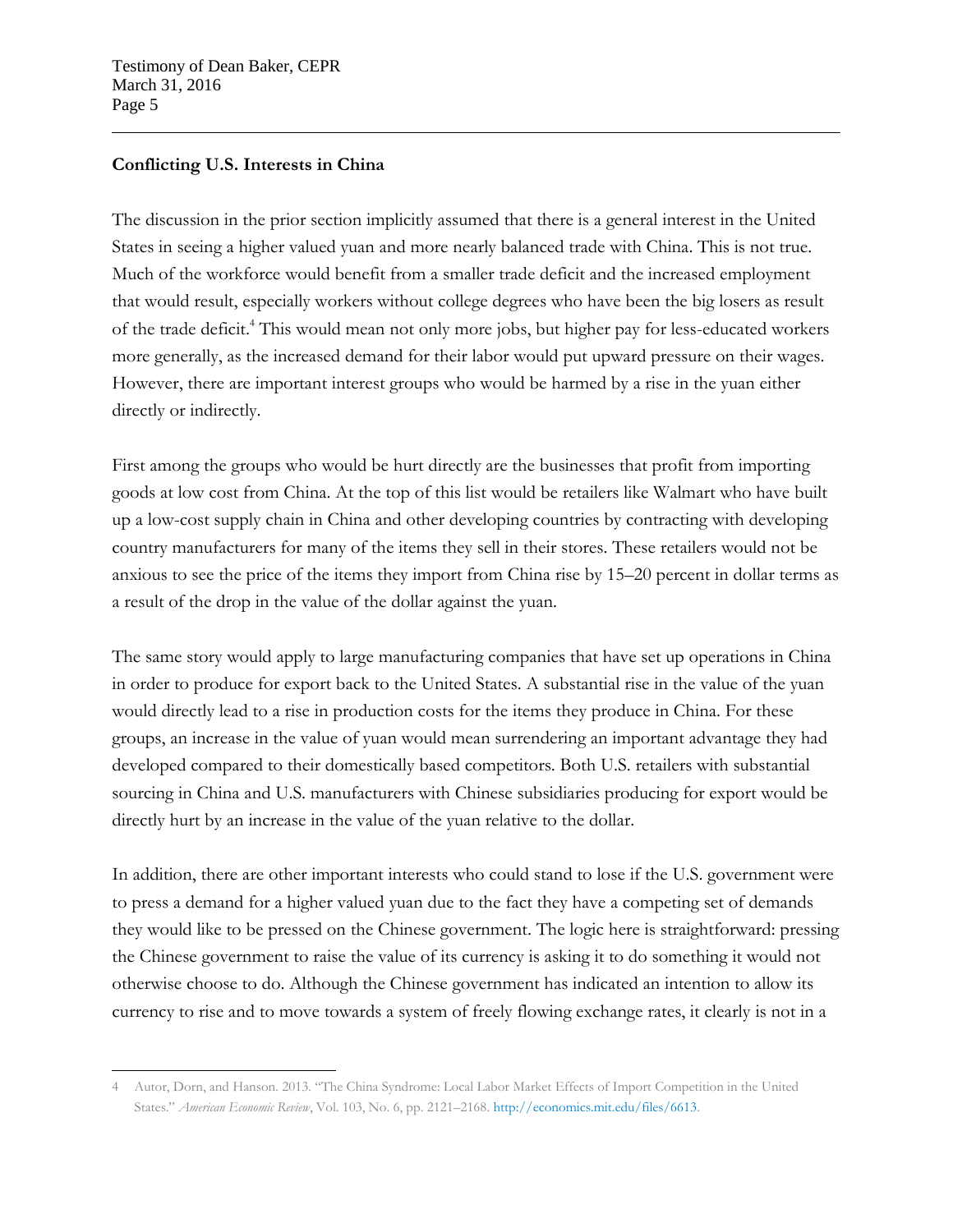rush to change its currency policy. The goal of the U.S. government in this area is to press China to move more quickly.

However, the United States is not in a position to simply dictate a set of policies that it wants the Chinese government to follow. As the second most powerful country in the world, China can very well refuse to act on demands it considers too onerous. It can also make its own demands and expect to get some of them met in exchange for its own concessions.

This matters in the context of negotiations over currency values because the United States also presses a variety of other economic and non-economic issues in its negotiations with China. While I am not in a position to comment on the non-economic issues, I will note several areas in which the United States has made competing economic demands of the Chinese government.

First, the United States regularly presses for more market access in a range of areas. This list includes various areas of finance, including underwriting and insurance, telecommunications, and retailing. Arguably China has inappropriately restricted the access of U.S. corporations in these and other areas.

The second area in which the U.S. has made demands on China is in the enforcement of intellectual property rights. China has vast amounts of unauthorized copies of U.S.-designed software, as well as recorded music and video material. It also allows for the sale of unauthorized copies of trademarked merchandise, such as designer clothes and watches. And it allows for the manufacture of generic versions of drugs that would be subject to patent protection in the United States.

In these and other cases, U.S. corporations arguably have legitimate grievances under W.T.O rules and other agreements to which China's government has committed itself. However, as a practical matter, China is not going to simply acquiesce to a laundry list of demands from the United States. Any administration seeking to make progress in trade relations with China will have to prioritize these concerns, highlighting some to the detriment of others.

This means that those with competing complaints against China are in a very real way competitors rather than allies. The commission may not wish itself to seek to prioritize the various concerns raised by different interest groups in the United States, but it should nonetheless recognize this reality. Any path forward does not mean that the groups who feel they have been harmed will